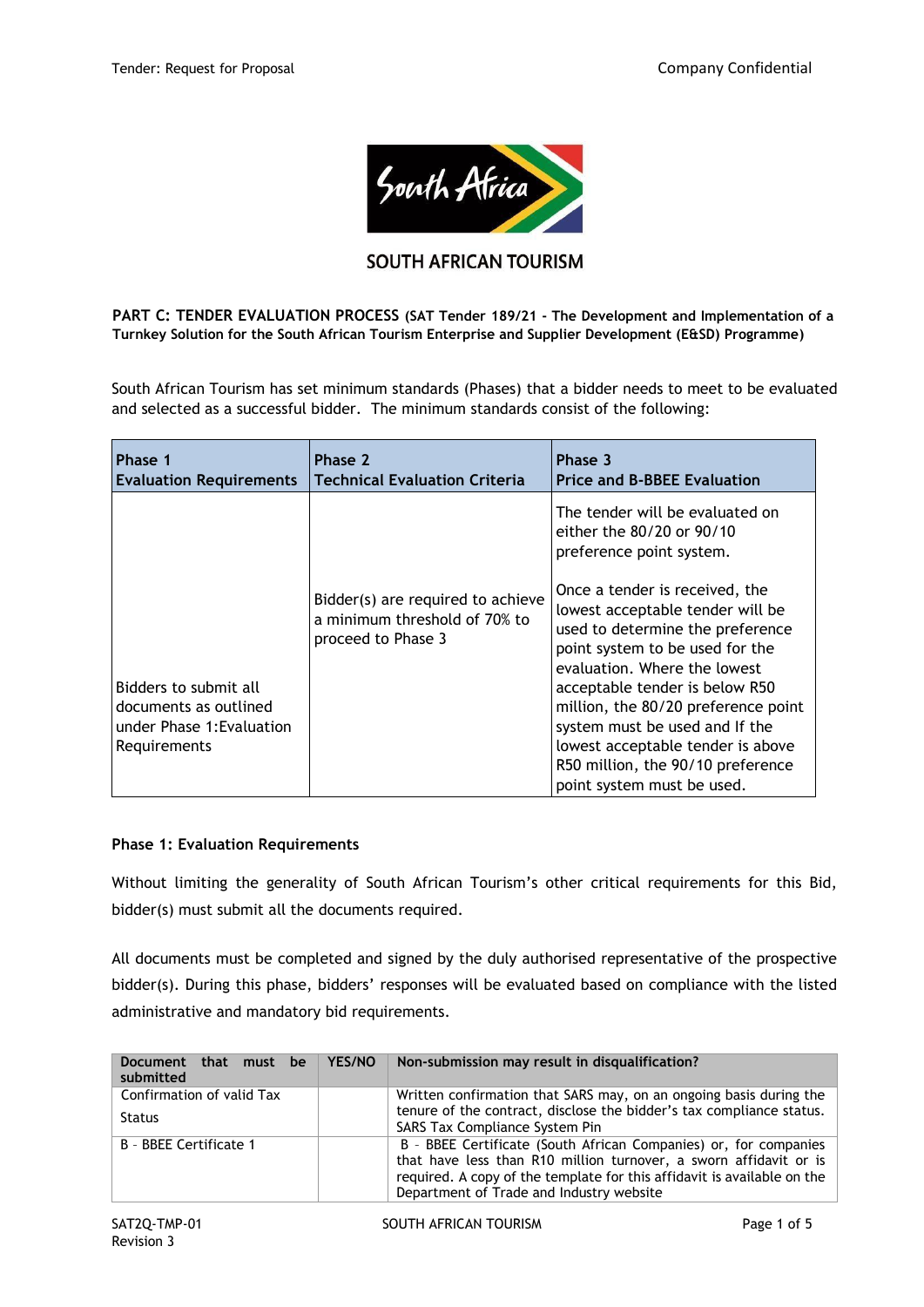| Annexure A-Invitation (SBD 1)                                                           | https://www.thedti.gov.za/gazette/Affidavit_EME.pdf (Failure to<br>submit sworn affidavit will results in non-compliant on preference<br>points system) (South African Companies only)<br>Complete and sign the supplied pro forma document                                                                                                                                                                                              |
|-----------------------------------------------------------------------------------------|------------------------------------------------------------------------------------------------------------------------------------------------------------------------------------------------------------------------------------------------------------------------------------------------------------------------------------------------------------------------------------------------------------------------------------------|
| Annexure B-Registration on<br>Central Supplier Database<br>(CSD)                        | All agencies including proposed<br>partner/subcontractor agencies must be registered as a service<br>provider on National Treasury's Central Supplier Database (CSD). If<br>you are not registered proceed to complete the registration of your<br>submitting your<br>Visit<br>company prior to<br>proposal.<br>https://secure.csd.gov.za/ to obtain your vendor number. Submit<br>proof of registration. (South African Companies only) |
| Annexure E-Declaration<br>of<br>Interest -<br>SBD 4)                                    | Complete and sign the supplied pro forma document                                                                                                                                                                                                                                                                                                                                                                                        |
| D-Preferential<br>Annexure<br>Procurement SBD 6.1                                       | Complete and sign the supplied pro forma document                                                                                                                                                                                                                                                                                                                                                                                        |
| Annexure F-Declaration of<br>Bidder's Past Supply Chain<br>Management Practices - SBD 8 | Complete and sign the supplied pro forma document                                                                                                                                                                                                                                                                                                                                                                                        |
| Annexure G-Certificate of<br>Independent                                                | Complete and sign the supplied pro forma document                                                                                                                                                                                                                                                                                                                                                                                        |
| Bid Determination - SBD 9                                                               |                                                                                                                                                                                                                                                                                                                                                                                                                                          |

## **Phase 2: Technical Evaluation Criteria = Weighting out of 100 basis points**

All bidders are required to respond to the technical evaluation criteria scorecard and provide information/portfolio of evidence that they unconditionally hold the available capacity, ability, experience, and qualified staff to provide the requisite business requirements to South African Tourism under this tender.

Bidders will be required to achieve a minimum threshold of 70% in order to proceed to Phase 3 for Price and BBBEE level of contribution evaluations.

| Deliverables / Performance Indicators                                                                                                                                                                                                                                                                                                                                     | Weight | <b>Reference</b><br>Page in<br><b>Bidders</b><br>Proposal |
|---------------------------------------------------------------------------------------------------------------------------------------------------------------------------------------------------------------------------------------------------------------------------------------------------------------------------------------------------------------------------|--------|-----------------------------------------------------------|
| Company track record:                                                                                                                                                                                                                                                                                                                                                     | 15     |                                                           |
| The bidder is required to illustrate its proven capability by citing and referencing similar<br>projects executed successfully in the past ten years.                                                                                                                                                                                                                     |        |                                                           |
| The bidder is required to provide at least three (3) contactable client references where its<br>services (for similar projects) can be verified.                                                                                                                                                                                                                          |        |                                                           |
| References should be presented in the form of a written letter on an official letterhead from<br>clients where similar services have been provided. The date of the reference letter should not<br>be older than three (3) years. No appointment letters from clients will be accepted as<br>Ireference letters.                                                          |        |                                                           |
| Methodology and approach:                                                                                                                                                                                                                                                                                                                                                 | 30     |                                                           |
| Bidders must provide a detailed description of how they intend executing the assignment from<br>inception to completion. This must include, as a minimum, a project plan with clear timeframes,<br>skills and resources utilized in each area, nature of compliance checks conducted, and how the<br>bidder intends on delivering on the services required by SA Tourism. |        |                                                           |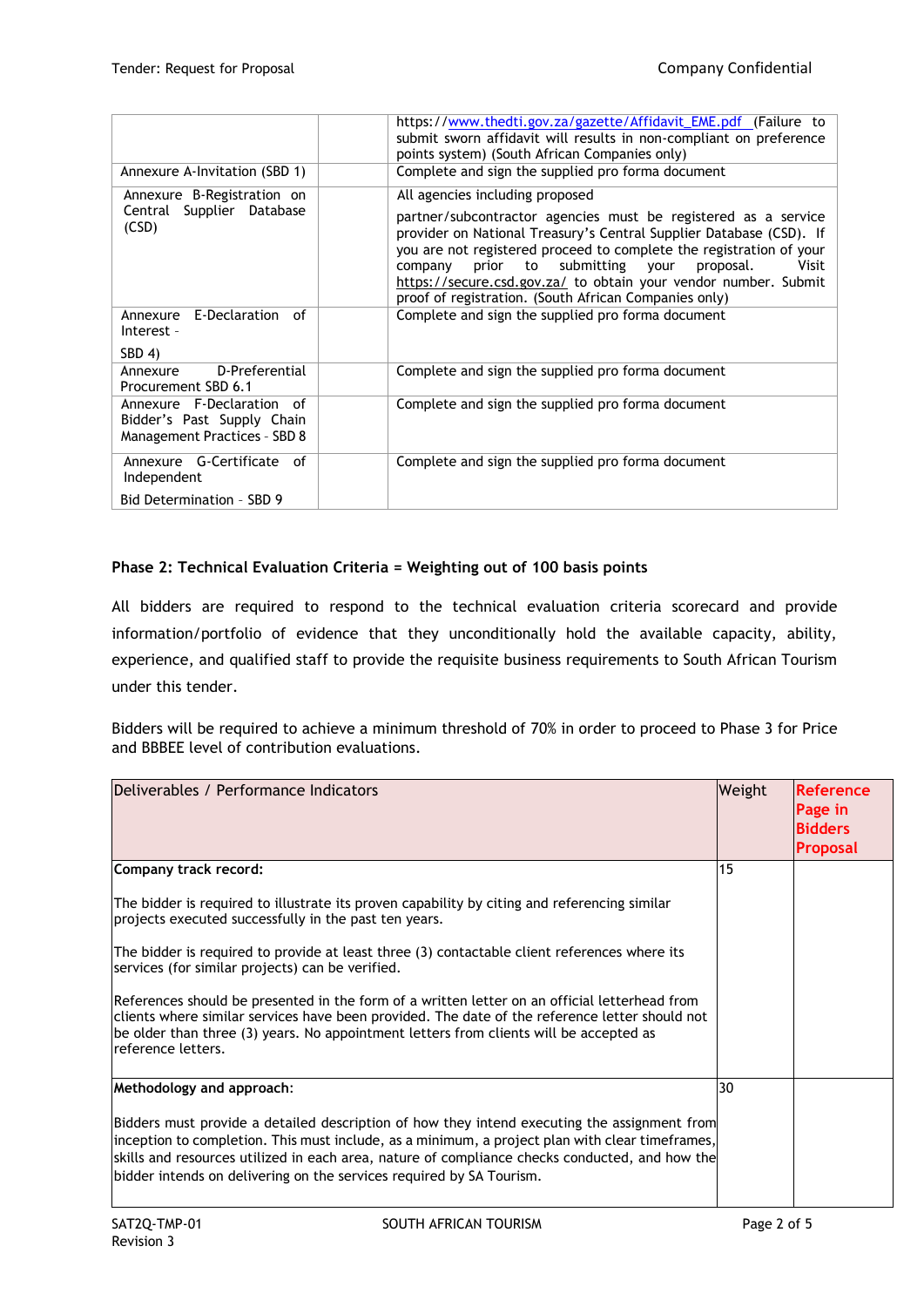| The bid submission must include a clear and detailed methodology that presents:                                                                                                                                                                                                                                                                                                                                        |     |
|------------------------------------------------------------------------------------------------------------------------------------------------------------------------------------------------------------------------------------------------------------------------------------------------------------------------------------------------------------------------------------------------------------------------|-----|
| Well-defined chronological sequence of activities involved in executing the scope of work<br>1.<br>outlined in the terms of reference and the related deliverables.<br>All these activities and deliverables must have timelines and completion dates.<br>2.                                                                                                                                                           |     |
| All activities must lead to the required deliverables as detailed in the TOR.<br>3.                                                                                                                                                                                                                                                                                                                                    |     |
| Bidders relevant experience and capabilities:                                                                                                                                                                                                                                                                                                                                                                          | 10  |
| A. Legislative and Regulatory Instruments Impacting SA Tourism                                                                                                                                                                                                                                                                                                                                                         |     |
| The knowledge, understanding and application of relevant legislation and regulatory<br>requirements i.e. PFMA, Treasury Regulations and Government legislative and regulatory<br>instruments relevant to the SAT environment and its operations as well as to the E&SD<br>Programme.                                                                                                                                   |     |
| B. Contemporary and Innovative Problem-Solving                                                                                                                                                                                                                                                                                                                                                                         | 10  |
| The bidder must be able to illustrate how it will employ contemporary and innovative solutions<br>to problem-solving complex E&SD challenges.                                                                                                                                                                                                                                                                          |     |
| C. Accessible & Successful Network for Access to Funding                                                                                                                                                                                                                                                                                                                                                               | 10  |
| The bidder must be able to illustrate its networking capability in the incubation and start-up<br>ecosystem including but not limited to finance institutions, angel investors, venture capital,<br>provincial and local government partners, tertiary institutions and workspace environments.                                                                                                                        |     |
| Expertise and experience of proposed resources to be assigned to the project:                                                                                                                                                                                                                                                                                                                                          | 25  |
| This section demonstrates the area/s of expertise of the project team as well as the number of<br>years of the project team members have within the fields of E&SD, public sector procurement<br>and the tourism sector. The proven experience of the proposed personnel to be deployed to the<br>project must be clearly articulated in the bidder's proposal with the inclusion of detailed CVs of<br>proposed team. |     |
| Demonstrate experience of the collective project team in public sector procurement<br>А.                                                                                                                                                                                                                                                                                                                               |     |
| B.<br>Demonstrate experience of the collective project team in the tourism sector                                                                                                                                                                                                                                                                                                                                      |     |
| <b>TOTAL</b>                                                                                                                                                                                                                                                                                                                                                                                                           | 100 |

South African Tourism will reserve its rights to request Bidders for goods and/or services presentations and/or product demos where these demonstrations will provide an opportunity for the Bid Evaluation Committee to look more closely at the proposals and identify gaps between how the bidder indicated that their proposed solution met the business requirements and what the Bid Evaluation Committee is able to discern regarding how closely it actually meets the needs of the business.

The presentations and/or demos, if required, will be at a high level where key functions will be identified that the Bid Evaluation Committee might be interested in looking more closely at. During these presentations and/or demos, the Bid Evaluation Committee will ask questions and make note of what they consider to be gaps in the proposals compared with how well the business requirements are satisfied.

- Bids proposals will be evaluated strictly according to the bid evaluation criteria stipulated in this section.
- Bidders must, as part of their bid documents, submit supporting documentation for all functional requirements as indicated in the Terms of Reference. The Bid Evaluation Committee responsible for scoring the respective bids will evaluate and score all bids based on information presented in the bid proposals in line with the RFP and the subsequent presentations and/or demos if applicable.

The score for functionality will be calculated in terms of the table below where each Member of the Bid Evaluation Committee (BEC) will rate each individual criterion on the score sheet using the following value scale

| <b>Rating</b> | <b>Definition</b> | $\epsilon$   |
|---------------|-------------------|--------------|
| <u></u>       |                   | <b>PLOTE</b> |
|               |                   |              |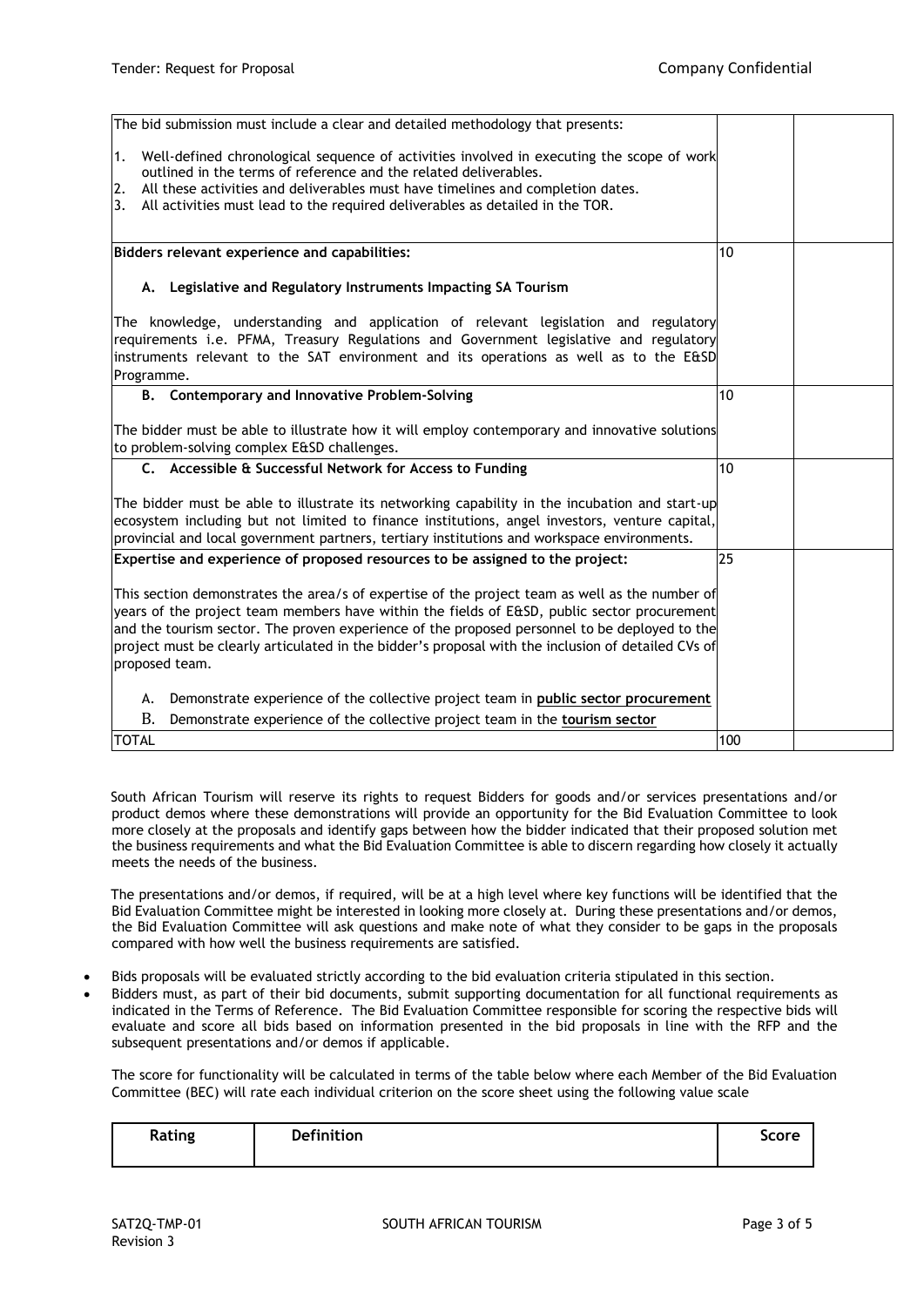| <b>Excellent</b>                      | <b>Exceeds</b> the requirement. Exceptional demonstration by the<br>supplier of the relevant ability, understanding, experience,<br>skills, resource and quality measures required to provide the<br>goods / services. Response identifies factors that will offer<br>potential value, with supporting evidence.                                            | 5            |
|---------------------------------------|-------------------------------------------------------------------------------------------------------------------------------------------------------------------------------------------------------------------------------------------------------------------------------------------------------------------------------------------------------------|--------------|
| Good                                  | Satisfies the requirement with minor additional benefits.<br>Above average demonstration by the supplier of the relevant<br>ability, understanding, experience, skills, resource and<br>quality measures required to provide the goods / services.<br>Response identifies factors that will offer potential required<br>services, with supporting evidence. | 4            |
| Acceptable                            | Satisfies the requirement. Demonstration by the supplier of<br>the relevant ability, understanding, experience, skills,<br>resource, and quality measures required to provide the<br>goods / services, with supporting evidence.                                                                                                                            | 3            |
| Minor<br><b>Reservations</b>          | Satisfies the requirement with minor reservations. Some<br>minor reservations of the supplier's relevant ability,<br>understanding, experience, skills, resource and quality<br>measures required to provide the goods / services, with<br>little or no supporting evidence.                                                                                | $\mathbf{2}$ |
| <b>Serious</b><br><b>Reservations</b> | Satisfies the requirement with<br>major reservations.<br>Considerable reservations of the supplier's relevant ability,<br>understanding, experience, skills, resource and quality<br>measures required to provide the goods / services, with<br>little or no supporting evidence.                                                                           | 1            |
| Unacceptabl<br>е                      | Does not meet the requirement. Does not comply and/or<br>insufficient information provided to demonstrate that the<br>supplier has the ability, understanding, experience, skills,<br>resource & quality measures required to provide the goods<br>/ services, with little or no supporting evidence.                                                       | 0            |

## **Phase 3: Price and BBBEE Evaluation (80+20) = 100 points**

Only bidder(s) who meets the minimum threshold of 70% for the pitch presentation during Phase 3 will be further evaluated for comparative price and BBBEE level of contribution.

The total points for price evaluation (out of 80/90) and the total points for BBBEE evaluation (out of 20/10) will be consolidated. The bidder who scores the highest points for comparative pricing and B-BBEE status level of contributor after the consolidation of points will normally be considered as the preferred bidder who South African Tourism will enter into further negotiations with.

Upon the successful negotiation and signing of a contract and services level agreement with the preferred bidder all other bidders will be considered as unsuccessful. That was tendered for.

In terms of Regulation 6 (2) and 7 (2) of the Preferential Procurement Regulations, preference points must be awarded to a bidder for attaining the B-BBEE status level of contribution in accordance with the table below: